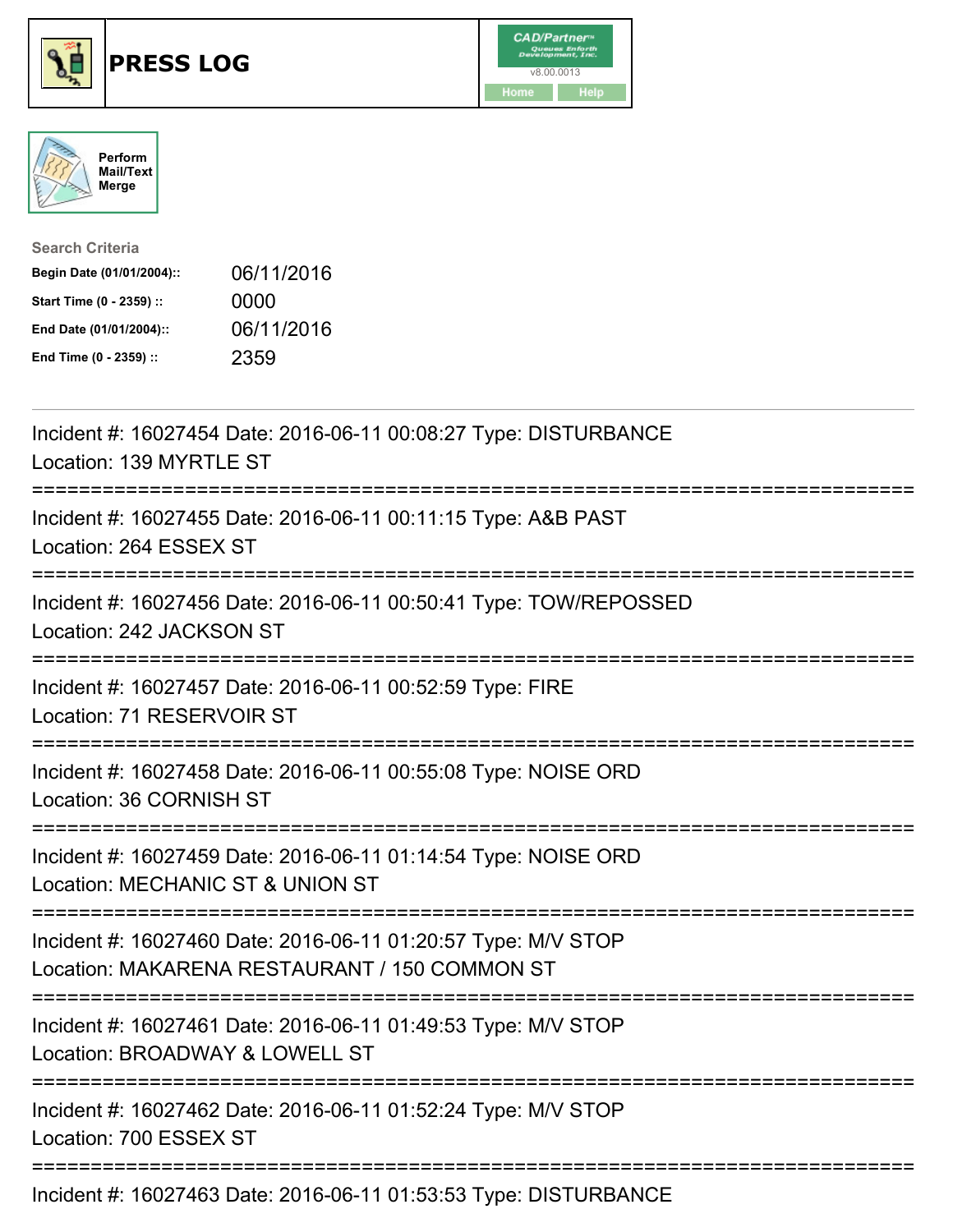| Location: BROADWAY & PARK ST                                                                                                |
|-----------------------------------------------------------------------------------------------------------------------------|
| Incident #: 16027464 Date: 2016-06-11 01:55:05 Type: NOISE ORD<br>Location: 171 WILLOW ST FL 2                              |
| Incident #: 16027465 Date: 2016-06-11 01:55:28 Type: M/V STOP<br>Location: ANDOVER ST & WINTHROP AV                         |
| Incident #: 16027466 Date: 2016-06-11 01:55:41 Type: M/V STOP<br>Location: 700 ESSEX ST                                     |
| Incident #: 16027467 Date: 2016-06-11 01:57:05 Type: M/V STOP<br>Location: LAWRENCE ST & PARK ST                            |
| Incident #: 16027468 Date: 2016-06-11 01:58:35 Type: CK WELL BEING<br>Location: 194 BRUCE ST FL 1                           |
| Incident #: 16027470 Date: 2016-06-11 02:04:14 Type: MEDIC SUPPORT<br>Location: 350 HAVERHILL ST<br>======================= |
| Incident #: 16027469 Date: 2016-06-11 02:05:13 Type: BUILDING CHK<br>Location: 703 HAVERHILL ST                             |
| Incident #: 16027471 Date: 2016-06-11 02:09:21 Type: A&B D/W PAST<br>Location: 61 BRADFORD ST                               |
| Incident #: 16027472 Date: 2016-06-11 02:17:55 Type: BUILDING CHK<br>Location: BANK OF AMERICA / 67 WINTHROP AV             |
| Incident #: 16027473 Date: 2016-06-11 02:23:10 Type: M/V STOP<br>Location: HAMPSHIRE ST & LOWELL ST                         |
| Incident #: 16027474 Date: 2016-06-11 02:27:19 Type: B&E/MV/PROG<br>Location: 38 KENDALL ST                                 |
| Incident #: 16027475 Date: 2016-06-11 02:28:27 Type: BUILDING CHK<br>Location: 2 WEST ST                                    |
| Incident #: 16027476 Date: 2016-06-11 02:32:09 Type: BUILDING CHK<br>Location: SAM'S FOOD STORE / 389 BROADWAY              |
| Incident #: 16027477 Date: 2016-06-11 02:32:51 Type: M/V STOP                                                               |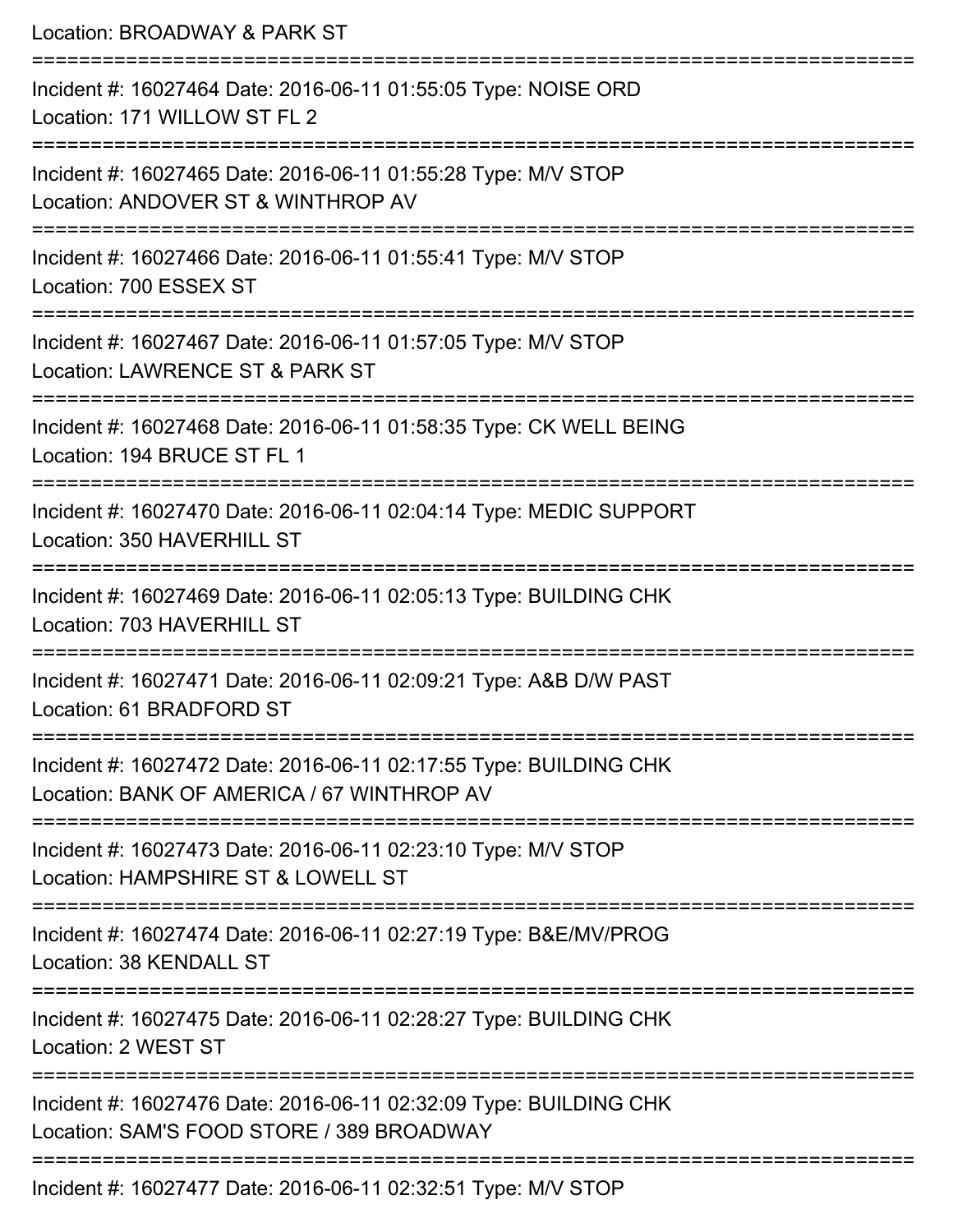| Incident #: 16027479 Date: 2016-06-11 02:37:51 Type: GUN CALL<br>Location: 110 LEXINGTON ST                      |
|------------------------------------------------------------------------------------------------------------------|
| Incident #: 16027478 Date: 2016-06-11 02:37:56 Type: FIGHT<br>Location: 2 MUSEUM SQ                              |
| Incident #: 16027480 Date: 2016-06-11 02:46:11 Type: B&E/MV/PROG<br>Location: 17 THORNDIKE ST FL 2               |
| Incident #: 16027481 Date: 2016-06-11 02:48:32 Type: M/V STOP<br>Location: WINTHROP AV                           |
| Incident #: 16027482 Date: 2016-06-11 02:49:27 Type: NOISE ORD<br>Location: 30 MONTGOMERY ST                     |
| Incident #: 16027483 Date: 2016-06-11 02:50:12 Type: WIRE DOWN<br>Location: TEDESCHIS / S UNION ST & WINTHROP AV |
| Incident #: 16027484 Date: 2016-06-11 02:56:24 Type: M/V STOP<br>Location: PARK ST & SPRUCE ST                   |
| Incident #: 16027485 Date: 2016-06-11 03:05:35 Type: BUILDING CHK<br>Location: 345 LOWELL ST                     |
| Incident #: 16027486 Date: 2016-06-11 03:08:56 Type: M/V STOP<br>Location: BROADWAY & LOWELL ST                  |
| Incident #: 16027487 Date: 2016-06-11 03:11:04 Type: FIGHT<br>Location: 2 MUSEUM SQ                              |
| Incident #: 16027488 Date: 2016-06-11 03:16:53 Type: ROBBERY PAST<br>Location: 298 LAWRENCE ST                   |
| Incident #: 16027489 Date: 2016-06-11 03:21:06 Type: NOISE ORD<br>Location: 190 FERRY ST                         |
| Incident #: 16027490 Date: 2016-06-11 03:24:54 Type: M/V STOP<br>Location: 452 LOWELL ST                         |
| Incident #: 16027491 Date: 2016-06-11 03:32:46 Type: M/V STOP                                                    |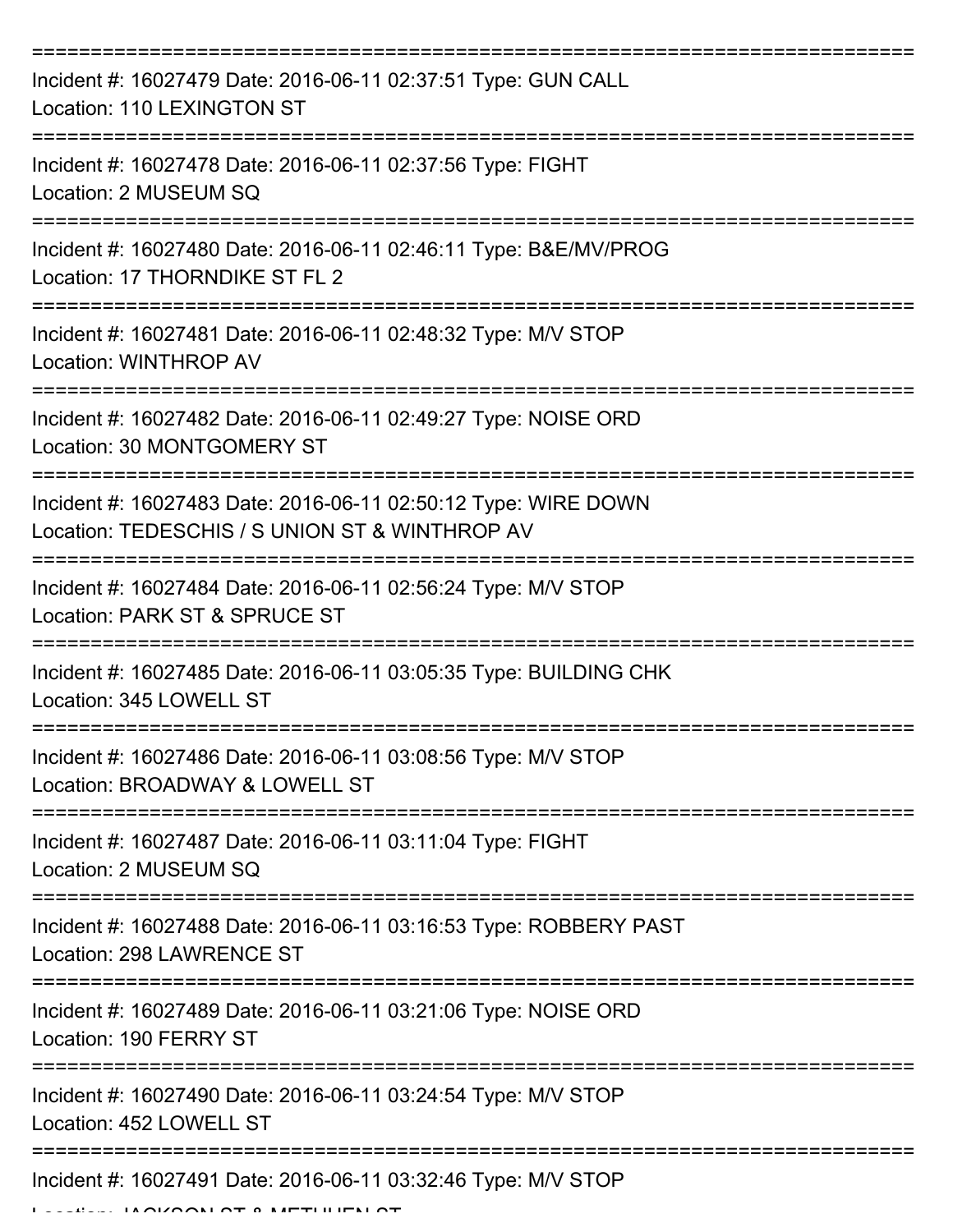| Incident #: 16027492 Date: 2016-06-11 03:35:16 Type: M/V STOP<br>Location: FALLS BRIDGE / null              |
|-------------------------------------------------------------------------------------------------------------|
| Incident #: 16027493 Date: 2016-06-11 03:40:25 Type: BUILDING CHK<br>Location: U-HAUL RENTAL / 375 BROADWAY |
| Incident #: 16027494 Date: 2016-06-11 03:41:45 Type: DISORDERLY<br>Location: 2 MUSEUM SQ                    |
| Incident #: 16027495 Date: 2016-06-11 03:42:03 Type: A&B D/W PAST<br>Location: 97 PHILLIPS ST FL 2          |
| Incident #: 16027496 Date: 2016-06-11 03:54:31 Type: DOMESTIC/PROG<br>Location: 48 MELVIN ST #9 FL BLDG 19  |
| Incident #: 16027497 Date: 2016-06-11 03:56:07 Type: DOMESTIC/PROG<br>Location: 150 FRANKLIN ST             |
| Incident #: 16027498 Date: 2016-06-11 04:03:05 Type: M/V STOP<br>Location: CHESTER ST & S BROADWAY          |
| Incident #: 16027499 Date: 2016-06-11 04:08:25 Type: NOISE ORD<br>Location: 43 FOREST ST FL 1               |
| Incident #: 16027500 Date: 2016-06-11 04:20:50 Type: DOMESTIC/PROG<br>Location: 48 MELVIN ST #9 FL BLDG 19  |
| Incident #: 16027501 Date: 2016-06-11 04:37:27 Type: ALARM/BURG<br>Location: GO 1 DOLLAR / 73 WINTHROP AV   |
| Incident #: 16027502 Date: 2016-06-11 04:39:18 Type: SUS PERS/MV<br>Location: 35 SALEM ST                   |
| Incident #: 16027503 Date: 2016-06-11 04:42:47 Type: MEDIC SUPPORT<br>Location: 32 JEFFERSON ST             |
| Incident #: 16027504 Date: 2016-06-11 05:43:01 Type: DOMESTIC/PROG<br>Location: 288 PROSPECT ST #1          |
| Incident #: 16027505 Date: 2016-06-11 06:52:39 Type: B&E/MV/PROG                                            |

Location: MELDOCE CT & WATED CT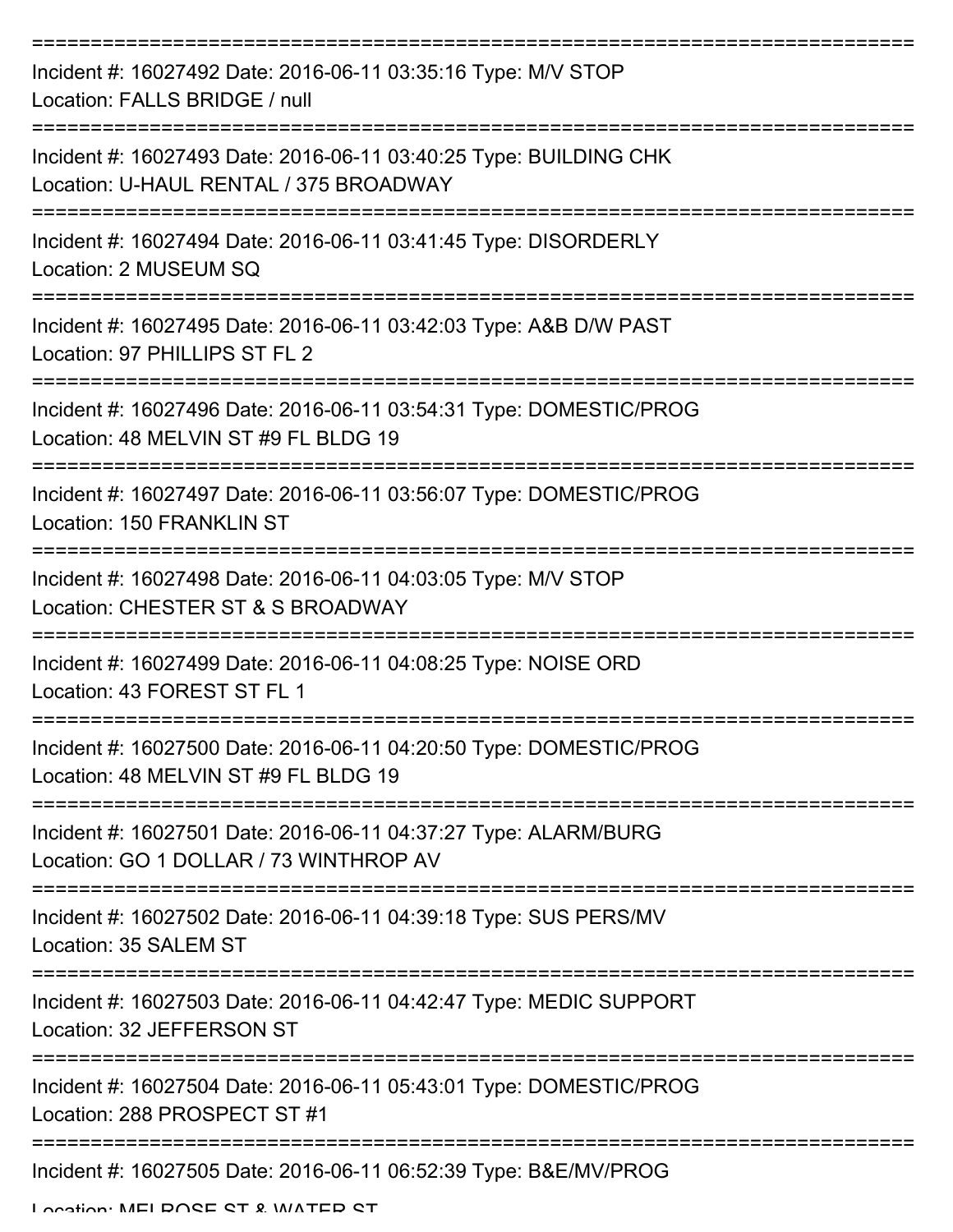| Incident #: 16027506 Date: 2016-06-11 07:03:10 Type: BUILDING CHK<br>Location: LAWRENCE BOYS + GIRLS CLUB / 136 WATER ST |
|--------------------------------------------------------------------------------------------------------------------------|
| Incident #: 16027507 Date: 2016-06-11 07:11:39 Type: PARK & WALK<br>Location: 205 BROADWAY                               |
| Incident #: 16027508 Date: 2016-06-11 07:19:01 Type: M/V STOP<br>Location: BROADWAY & TREMONT ST                         |
| Incident #: 16027509 Date: 2016-06-11 07:23:20 Type: M/V STOP<br>Location: FERRY ST & HIGH ST                            |
| Incident #: 16027510 Date: 2016-06-11 07:41:07 Type: SUS PERS/MV<br>Location: 630 LOWELL ST                              |
| Incident #: 16027511 Date: 2016-06-11 07:47:45 Type: M/V STOP<br>Location: ANDOVER ST & BEACON ST                        |
| Incident #: 16027512 Date: 2016-06-11 07:50:02 Type: CK WELL BEING<br>Location: 108 AMES ST FL 3                         |
| Incident #: 16027513 Date: 2016-06-11 08:03:14 Type: M/V STOP<br>Location: AMES ST & LOWELL ST                           |
| Incident #: 16027514 Date: 2016-06-11 08:04:35 Type: A&B D/W PAST<br>Location: 12 ROWE ST                                |
| =================<br>Incident #: 16027515 Date: 2016-06-11 08:26:03 Type: STOL/MV/PAS<br>Location: 195 FERRY ST          |
| Incident #: 16027516 Date: 2016-06-11 08:42:06 Type: TOW OF M/V<br>Location: TRESPASS / 37 ESSEX ST                      |
| Incident #: 16027517 Date: 2016-06-11 09:06:43 Type: PARK & WALK<br>Location: BRADFORD ST & BROADWAY                     |
| Incident #: 16027518 Date: 2016-06-11 09:15:00 Type: 911 HANG UP<br>Location: 58 FERRY ST                                |
| Incident #: 16027519 Date: 2016-06-11 09:22:12 Type: M/V STOP<br>Location: ARLINGTON ST & BASSWOOD ST                    |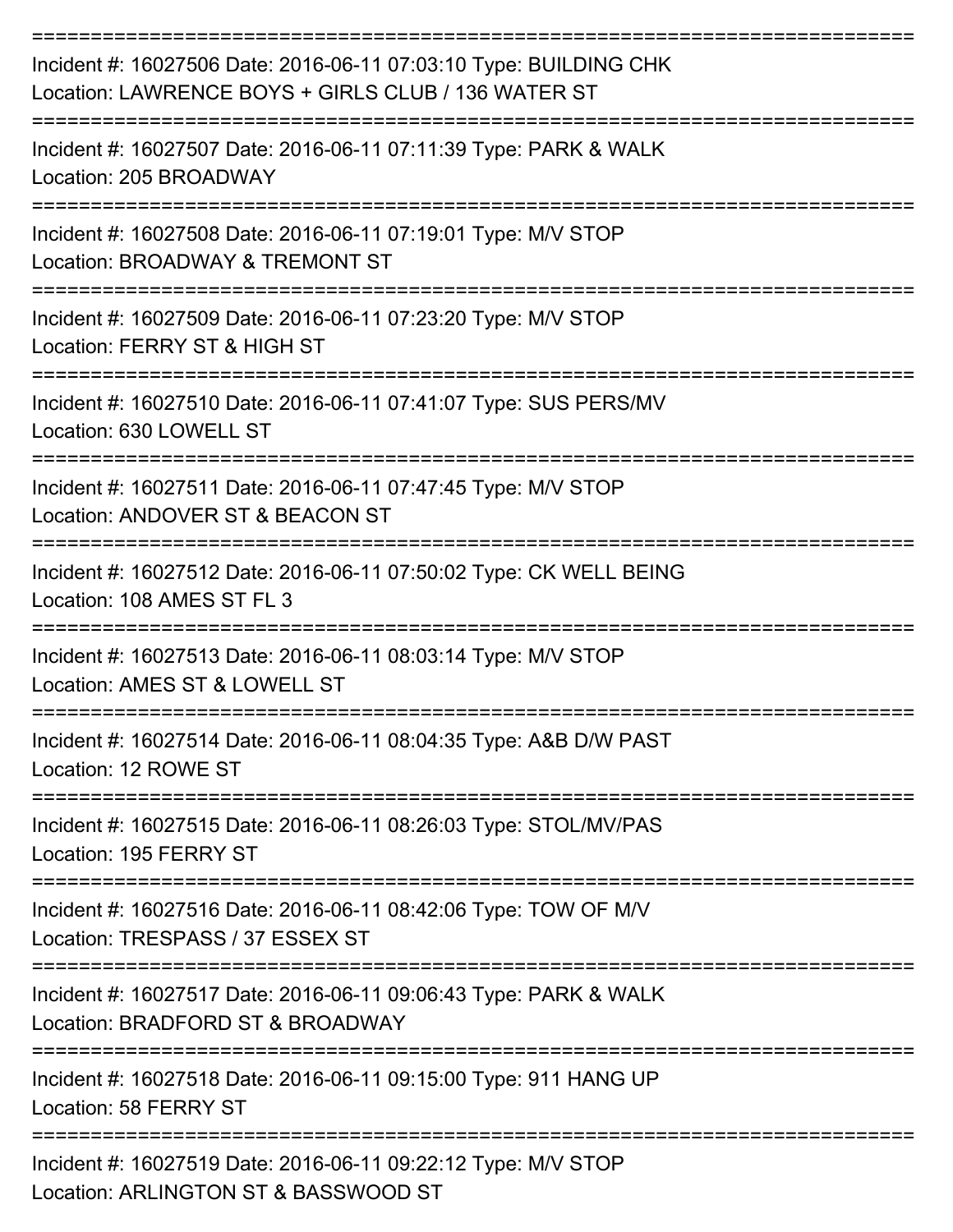| Incident #: 16027520 Date: 2016-06-11 09:22:43 Type: MV/BLOCKING<br>Location: 241 LAWRENCE ST                                                                  |
|----------------------------------------------------------------------------------------------------------------------------------------------------------------|
| ====================================<br>======================<br>Incident #: 16027521 Date: 2016-06-11 09:30:59 Type: RECOV/STOL/MV<br>Location: 195 FERRY ST |
| ==================<br>Incident #: 16027522 Date: 2016-06-11 09:54:40 Type: PARK & WALK<br>Location: BRADFORD ST & BROADWAY                                     |
| Incident #: 16027523 Date: 2016-06-11 09:55:13 Type: M/V STOP<br>Location: LAWRENCE ST & MYRTLE ST                                                             |
| Incident #: 16027524 Date: 2016-06-11 09:58:21 Type: M/V STOP<br>Location: 183 ESSEX ST                                                                        |
| Incident #: 16027525 Date: 2016-06-11 10:08:35 Type: SHOPLIFTING<br>Location: DEMOULAS MARKET / 700 ESSEX ST                                                   |
| ;==================<br>Incident #: 16027526 Date: 2016-06-11 10:14:29 Type: SPECIAL CHECK<br>Location: SENIOR CENTER / 155 HAVERHILL                           |
| Incident #: 16027527 Date: 2016-06-11 10:22:57 Type: PARK & WALK<br>Location: MARKET ST & S UNION ST                                                           |
| Incident #: 16027528 Date: 2016-06-11 10:40:27 Type: VIO CITY ORD<br>Location: 137C LAWRENCE ST                                                                |
| Incident #: 16027529 Date: 2016-06-11 10:50:32 Type: M/V STOP<br>Location: APPLETON ST & METHUEN ST                                                            |
| Incident #: 16027530 Date: 2016-06-11 10:56:07 Type: SPECIAL CHECK<br>Location: 155 HAVERHILL ST                                                               |
| Incident #: 16027531 Date: 2016-06-11 11:00:07 Type: LOUD NOISE<br>Location: BRADFORD ST & BROADWAY                                                            |
| Incident #: 16027532 Date: 2016-06-11 11:12:43 Type: ALARM/BURG<br>Location: 555 S UNION ST                                                                    |
| Incident #: 16027533 Date: 2016-06-11 11:16:10 Type: INVEST CONT<br><b>Location: 75 MANCHESTER ST</b>                                                          |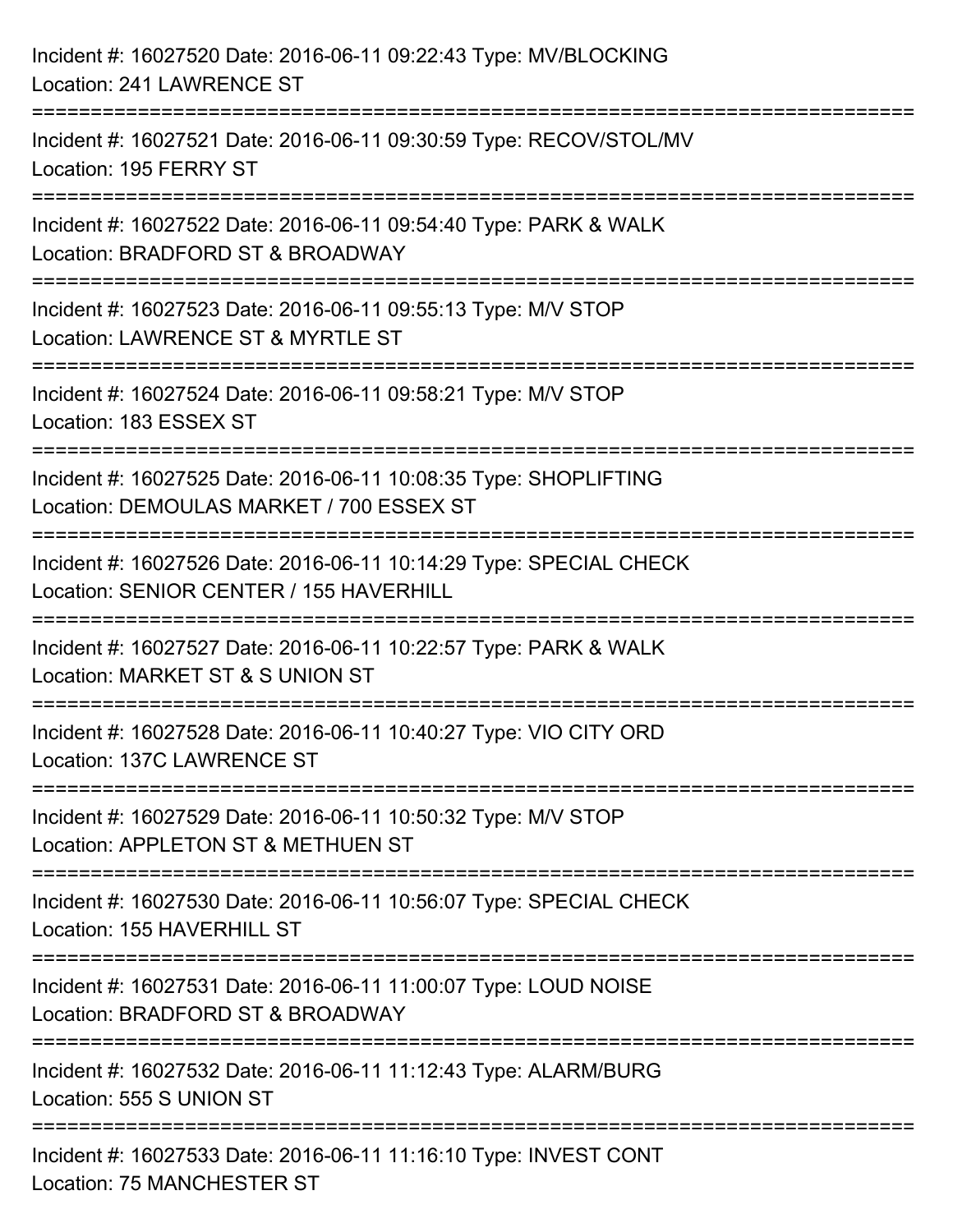| Incident #: 16027534 Date: 2016-06-11 11:26:08 Type: CK WELL BEING<br>Location: 335 SALEM ST #D                                      |
|--------------------------------------------------------------------------------------------------------------------------------------|
| Incident #: 16027535 Date: 2016-06-11 11:32:11 Type: THREATS<br>Location: 247 FARNHAM ST                                             |
| Incident #: 16027536 Date: 2016-06-11 11:39:31 Type: M/V STOP<br>Location: COMMON ST & JACKSON ST                                    |
| Incident #: 16027537 Date: 2016-06-11 11:45:23 Type: MV/BLOCKING<br>Location: 321 LAWRENCE ST                                        |
| Incident #: 16027539 Date: 2016-06-11 11:53:57 Type: SUS PERS/MV<br>Location: 315 E HAVERHILL ST                                     |
| Incident #: 16027538 Date: 2016-06-11 11:54:11 Type: SPECIAL CHECK<br>Location: 155 HAVERHILL ST                                     |
| Incident #: 16027540 Date: 2016-06-11 12:02:32 Type: PARK & WALK<br>Location: BRADFORD ST & BROADWAY                                 |
| Incident #: 16027541 Date: 2016-06-11 12:09:07 Type: M/V STOP<br><b>Location: LORING ST</b>                                          |
| Incident #: 16027542 Date: 2016-06-11 12:16:20 Type: M/V STOP<br>Location: LORING ST & SHAWSHEEN RD                                  |
| Incident #: 16027543 Date: 2016-06-11 12:19:19 Type: AUTO ACC/NO PI<br>Location: 89 RAILROAD ST<br>================================  |
| Incident #: 16027544 Date: 2016-06-11 12:22:10 Type: MAL DAMAGE<br>Location: DENTAL ARTS / 234 ESSEX ST                              |
| Incident #: 16027545 Date: 2016-06-11 12:27:02 Type: ASSSIT OTHER PD<br>Location: 51 WALNUT ST<br>================================== |
| Incident #: 16027546 Date: 2016-06-11 12:29:49 Type: M/V STOP<br>Location: ESSEX ST & LAWRENCE ST                                    |
| Incident #: 16027547 Date: 2016-06-11 12:38:03 Type: KEEP PEACE<br>Location: 268 BAILEY ST                                           |

===========================================================================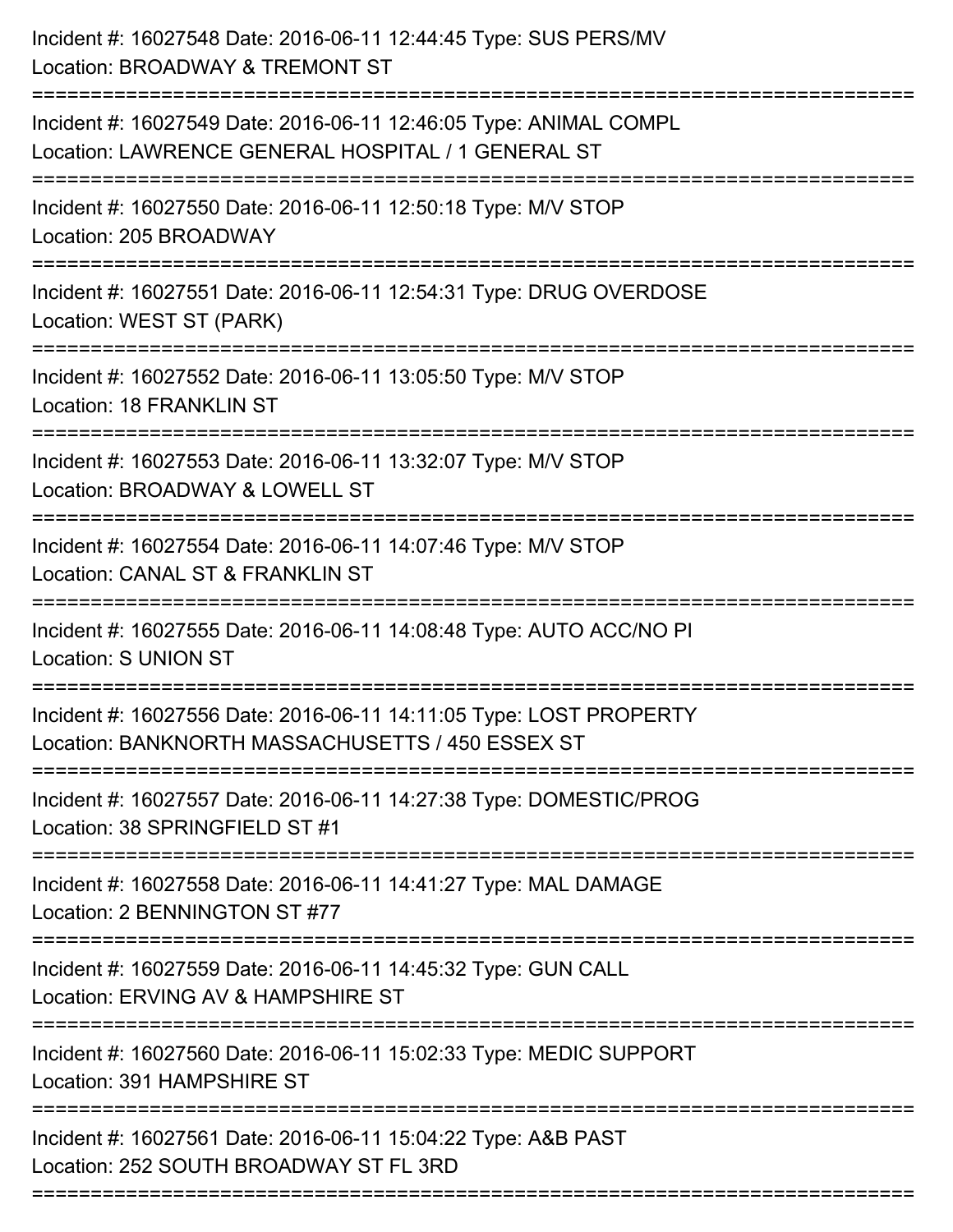| Location: 71 AVON ST |  |  |  |
|----------------------|--|--|--|
|----------------------|--|--|--|

Incident #: 16027576 Date: 2016 06 11 17:44:01 Date: 2016 07:44:01 Type: NOISE ORD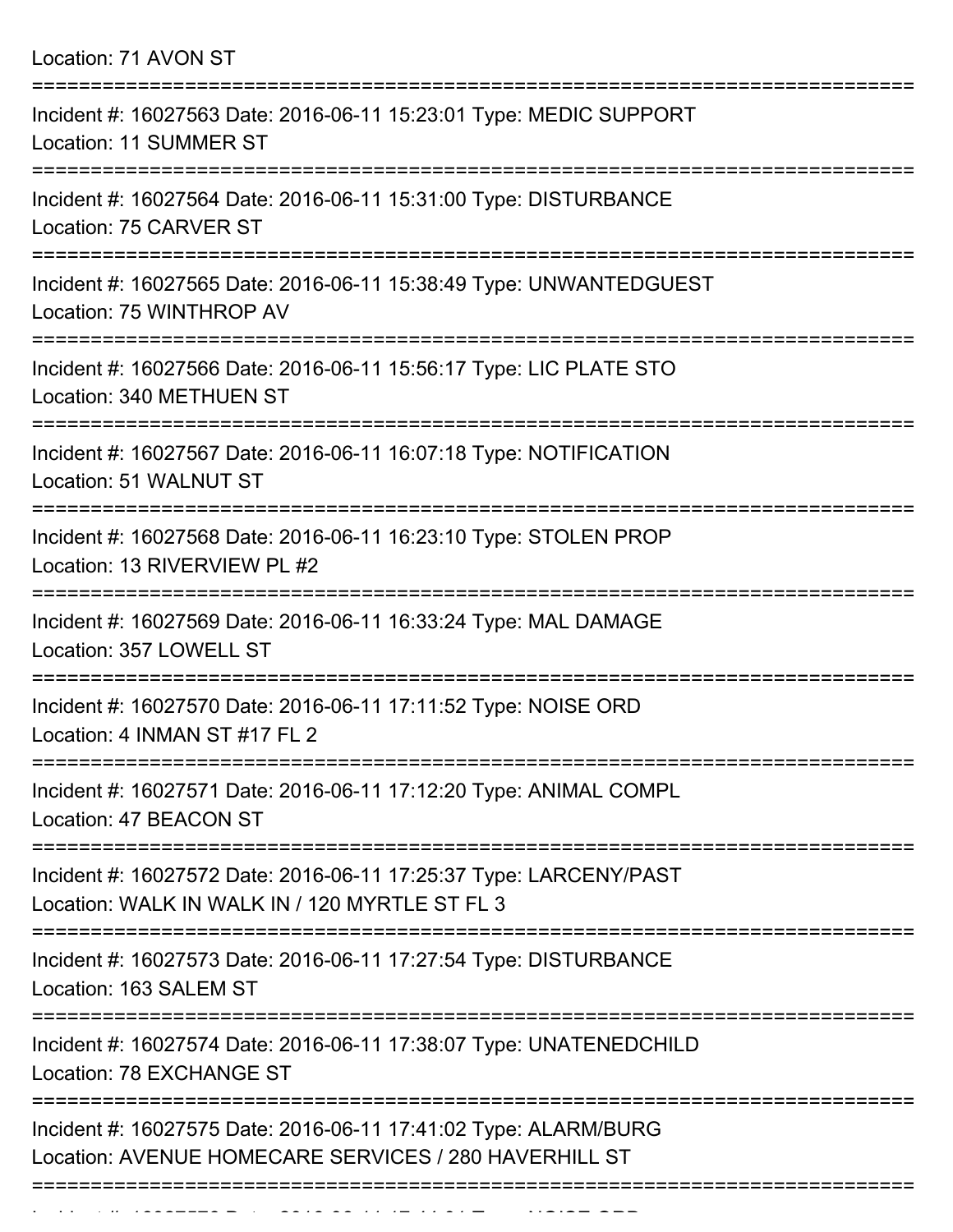Location: 130 BOWDOIN ST

| Incident #: 16027578 Date: 2016-06-11 17:54:18 Type: SUS PERS/MV<br>Location: 141 MAY ST                           |
|--------------------------------------------------------------------------------------------------------------------|
| Incident #: 16027577 Date: 2016-06-11 17:54:50 Type: M/V STOP<br>Location: ATHENS PIZZA + SUBS / 171 S BROADWAY    |
| Incident #: 16027579 Date: 2016-06-11 18:25:02 Type: ALARM/BURG<br>Location: LAWRENCE HIGH SCHOOL / 70 N PARISH RD |
| Incident #: 16027580 Date: 2016-06-11 18:25:11 Type: THREATS<br>Location: 141 OXFORD ST                            |
| Incident #: 16027581 Date: 2016-06-11 18:32:47 Type: AUTO ACC/UNK PI<br>Location: WENDYS / 55 HAMPSHIRE ST         |
| Incident #: 16027582 Date: 2016-06-11 18:44:13 Type: AUTO ACC/NO PI<br>Location: 61 FERN ST                        |
| Incident #: 16027583 Date: 2016-06-11 18:47:20 Type: FIRE/MV<br>Location: MT VERNON ST & S BROADWAY                |
| Incident #: 16027584 Date: 2016-06-11 18:48:01 Type: NOISE ORD<br>Location: 130 BOWDOIN ST                         |
| Incident #: 16027585 Date: 2016-06-11 19:07:11 Type: ALARM/BURG<br>Location: CITY HALL / 200 COMMON ST             |
| Incident #: 16027586 Date: 2016-06-11 19:07:21 Type: NOISE ORD<br>Location: 41 WHITE ST                            |
| Incident #: 16027587 Date: 2016-06-11 19:08:45 Type: AUTO ACC/UNK PI<br>Location: BUNKERHILL ST & FERN ST          |
| Incident #: 16027588 Date: 2016-06-11 19:10:41 Type: NOISE ORD<br>Location: HAVERHILL ST & RESERVOIR TER           |
| Incident #: 16027589 Date: 2016-06-11 19:21:57 Type: MAN DOWN<br>Location: 29 STATE ST                             |
|                                                                                                                    |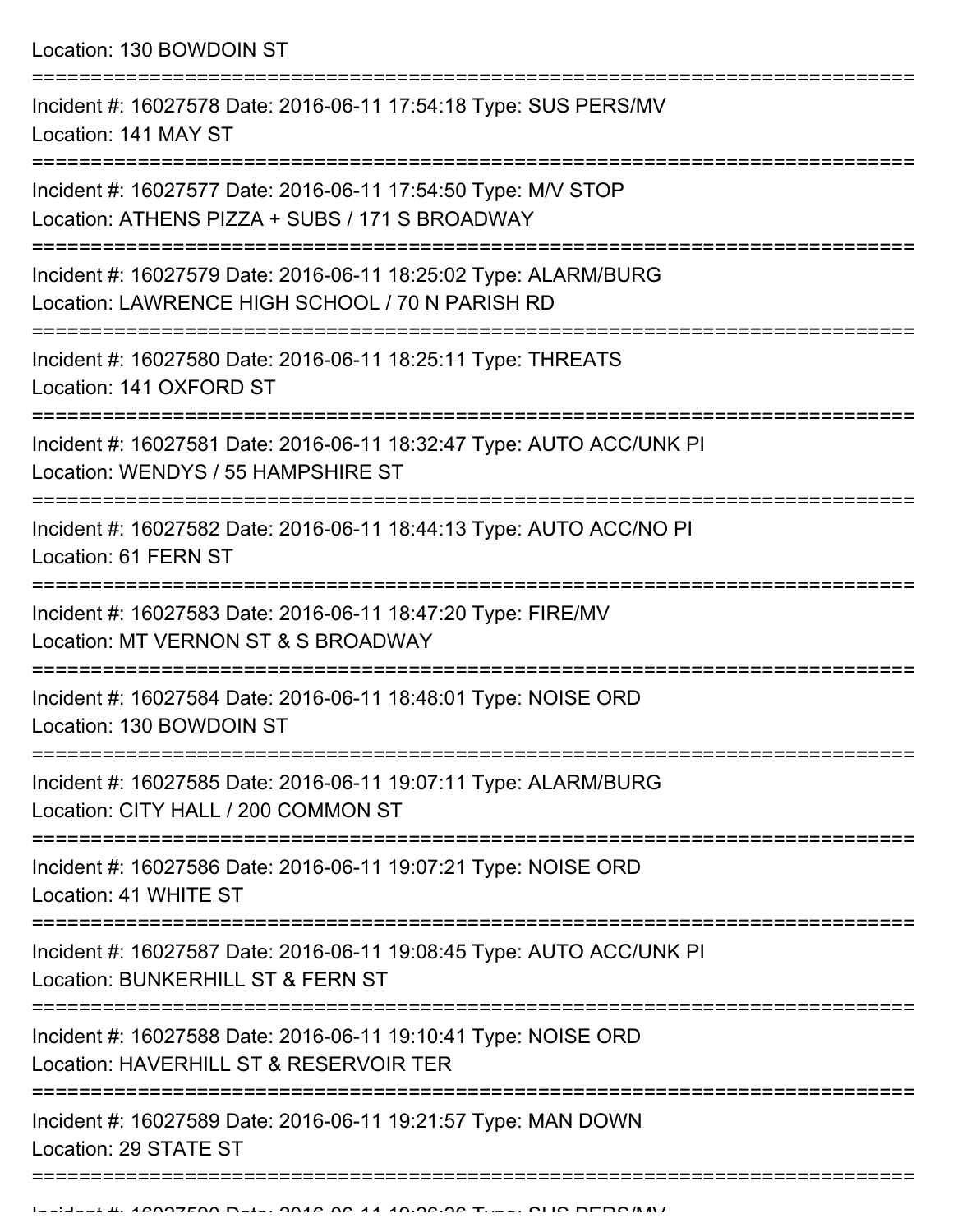| Location: BOXING HALL / 380 HAVERHILL ST<br>=========================<br>==============================               |
|-----------------------------------------------------------------------------------------------------------------------|
| Incident #: 16027591 Date: 2016-06-11 19:38:42 Type: NOISE ORD<br>Location: ANDOVER ST & FRONT ST                     |
| Incident #: 16027592 Date: 2016-06-11 19:41:12 Type: ALARM/BURG<br>Location: CARDENES RESIDENCE / 17 BIRCH ST         |
| Incident #: 16027593 Date: 2016-06-11 19:43:31 Type: TENANT PROB<br>Location: 32 LAWRENCE ST #21                      |
| Incident #: 16027594 Date: 2016-06-11 20:00:51 Type: DK (DRUNK)<br>Location: LAWRENCE GENERAL HOSPITAL / 1 GENERAL ST |
| Incident #: 16027595 Date: 2016-06-11 20:04:14 Type: M/V STOP<br>Location: MILFORD ST & UNION ST                      |
| Incident #: 16027596 Date: 2016-06-11 20:05:10 Type: NOISE ORD<br>Location: 70 FARNHAM ST FL 2                        |
| Incident #: 16027601 Date: 2016-06-11 20:06:25 Type: MISSING PERS<br>Location: 153 FARNHAM ST FL 2                    |
| Incident #: 16027597 Date: 2016-06-11 20:11:52 Type: NOISE ORD<br>Location: 29 EASTON ST                              |
| Incident #: 16027598 Date: 2016-06-11 20:12:10 Type: NOISE ORD<br>Location: 199 E HAVERHILL ST                        |
| Incident #: 16027599 Date: 2016-06-11 20:28:56 Type: NOISE ORD<br>Location: CHESTER ST & S BROADWAY                   |
| Incident #: 16027600 Date: 2016-06-11 20:34:42 Type: THREATS<br>Location: 3 KINGSTON ST                               |
| Incident #: 16027602 Date: 2016-06-11 20:55:24 Type: HIT & RUN M/V<br>Location: MERRIMACK ST & S UNION ST             |
| Incident #: 16027603 Date: 2016-06-11 21:09:44 Type: M/V STOP<br>Location: FRANKLIN ST & LOWELL ST                    |
| Incident #: 16027604 Date: 2016-06-11 21:12:30 Type: MV/BLOCKING                                                      |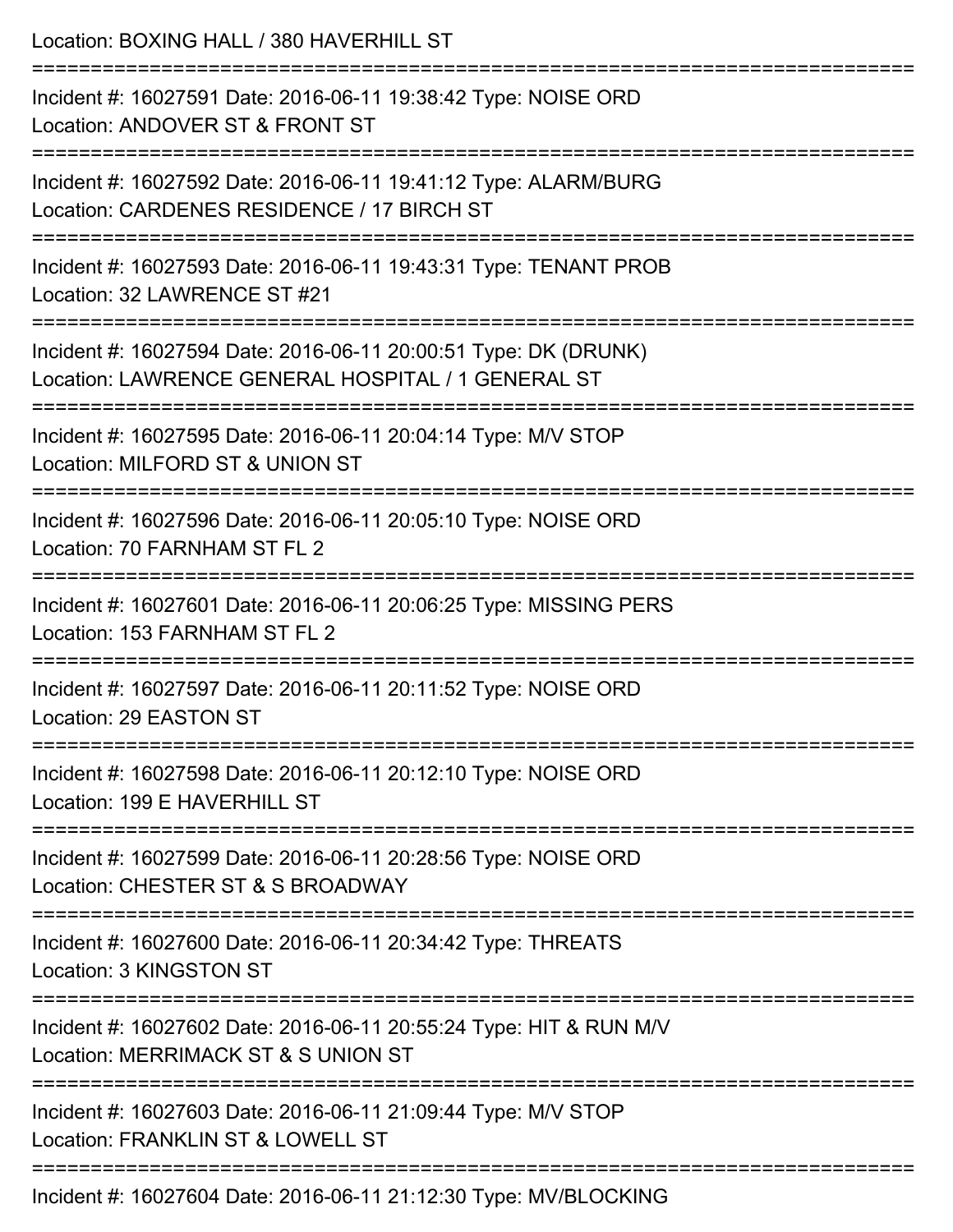| Incident #: 16027605 Date: 2016-06-11 21:15:21 Type: AUTO ACC/NO PI<br>Location: HAVERHILL ST & LAWRENCE ST    |
|----------------------------------------------------------------------------------------------------------------|
| Incident #: 16027606 Date: 2016-06-11 21:16:51 Type: THREATS<br>Location: 49 DRACUT ST FL 2                    |
| Incident #: 16027607 Date: 2016-06-11 21:17:44 Type: M/V STOP<br>Location: 3 KINGSTON ST                       |
| Incident #: 16027608 Date: 2016-06-11 21:20:02 Type: NOISE ORD<br>Location: 64 FERRY ST                        |
| Incident #: 16027609 Date: 2016-06-11 21:26:31 Type: NOISE ORD<br>Location: CHESTER ST & S BROADWAY            |
| Incident #: 16027610 Date: 2016-06-11 21:31:01 Type: LOUD NOISE<br>Location: 35 EASTON ST                      |
| Incident #: 16027611 Date: 2016-06-11 21:36:09 Type: NOISE ORD<br>Location: 70 FARNHAM ST FL 2<br>========     |
| Incident #: 16027612 Date: 2016-06-11 21:37:37 Type: NOISE ORD<br>Location: MILFORD ST & UNION ST              |
| Incident #: 16027613 Date: 2016-06-11 21:38:40 Type: NOISE ORD<br>Location: 52 SULLIVAN AV                     |
| Incident #: 16027614 Date: 2016-06-11 21:41:11 Type: DRUG OVERDOSE<br>Location: DUNKIN DONUTS / 99 WINTHROP AV |
| Incident #: 16027615 Date: 2016-06-11 21:44:39 Type: NOISE ORD<br>Location: 20 FALMOUTH ST                     |
| Incident #: 16027616 Date: 2016-06-11 21:46:53 Type: FIRE WORKS<br>Location: HOWARD ST & PLATT ST              |
| Incident #: 16027617 Date: 2016-06-11 21:48:31 Type: NOISE ORD<br>Location: WILMOT ST & DURANT                 |
| Incident #: 16027618 Date: 2016-06-11 21:50:31 Type: NOISE ORD                                                 |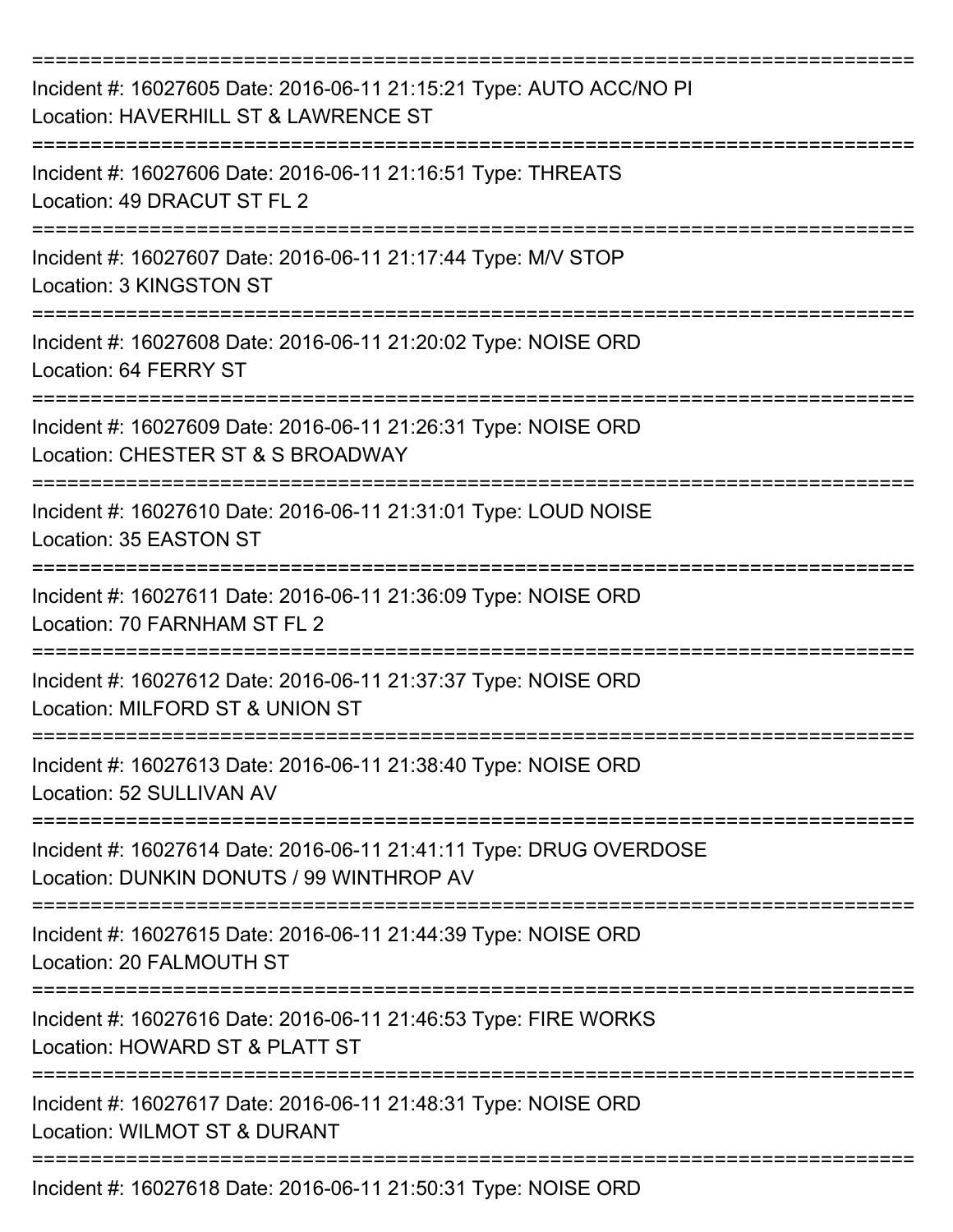| Incident #: 16027619 Date: 2016-06-11 21:56:27 Type: UNKNOWN PROB<br>Location: 305 WATER ST                        |
|--------------------------------------------------------------------------------------------------------------------|
| Incident #: 16027620 Date: 2016-06-11 22:04:56 Type: LOUD NOISE<br>Location: 66 SALEM ST                           |
| Incident #: 16027621 Date: 2016-06-11 22:12:33 Type: NOISE ORD<br>Location: 22 SWAN ST                             |
| Incident #: 16027622 Date: 2016-06-11 22:13:08 Type: NOISE ORD<br>Location: 932 ESSEX ST                           |
| Incident #: 16027623 Date: 2016-06-11 22:22:50 Type: NOISE ORD<br>Location: 342 PROSPECT ST FL 3<br>:============= |
| Incident #: 16027624 Date: 2016-06-11 22:24:26 Type: NOISE ORD<br>Location: 13 MEDFORD ST                          |
| Incident #: 16027625 Date: 2016-06-11 22:25:19 Type: NOISE ORD<br>Location: 24 BODWELL ST                          |
| Incident #: 16027626 Date: 2016-06-11 22:25:36 Type: NOISE ORD<br>Location: 121 WILLOW ST FL 1                     |
| Incident #: 16027627 Date: 2016-06-11 22:27:17 Type: M/V STOP<br>Location: 113 OXFORD ST                           |
| Incident #: 16027628 Date: 2016-06-11 22:32:34 Type: HIT & RUN M/V<br>Location: 50 BROADWAY                        |
| Incident #: 16027629 Date: 2016-06-11 22:37:03 Type: NOISE ORD<br>Location: 630 LOWELL ST                          |
| Incident #: 16027630 Date: 2016-06-11 22:40:45 Type: STOL/MV/PAS<br>Location: 160 WILLOW ST                        |
| Incident #: 16027631 Date: 2016-06-11 22:45:09 Type: NOISE ORD<br>Location: HOBSON ST & PEARL ST                   |
| Incident #: 16027632 Date: 2016-06-11 22:48:18 Type: DOMESTIC/PROG                                                 |

 $L_{\text{L}}$   $\sim$  141 ABBOTT OT FL 3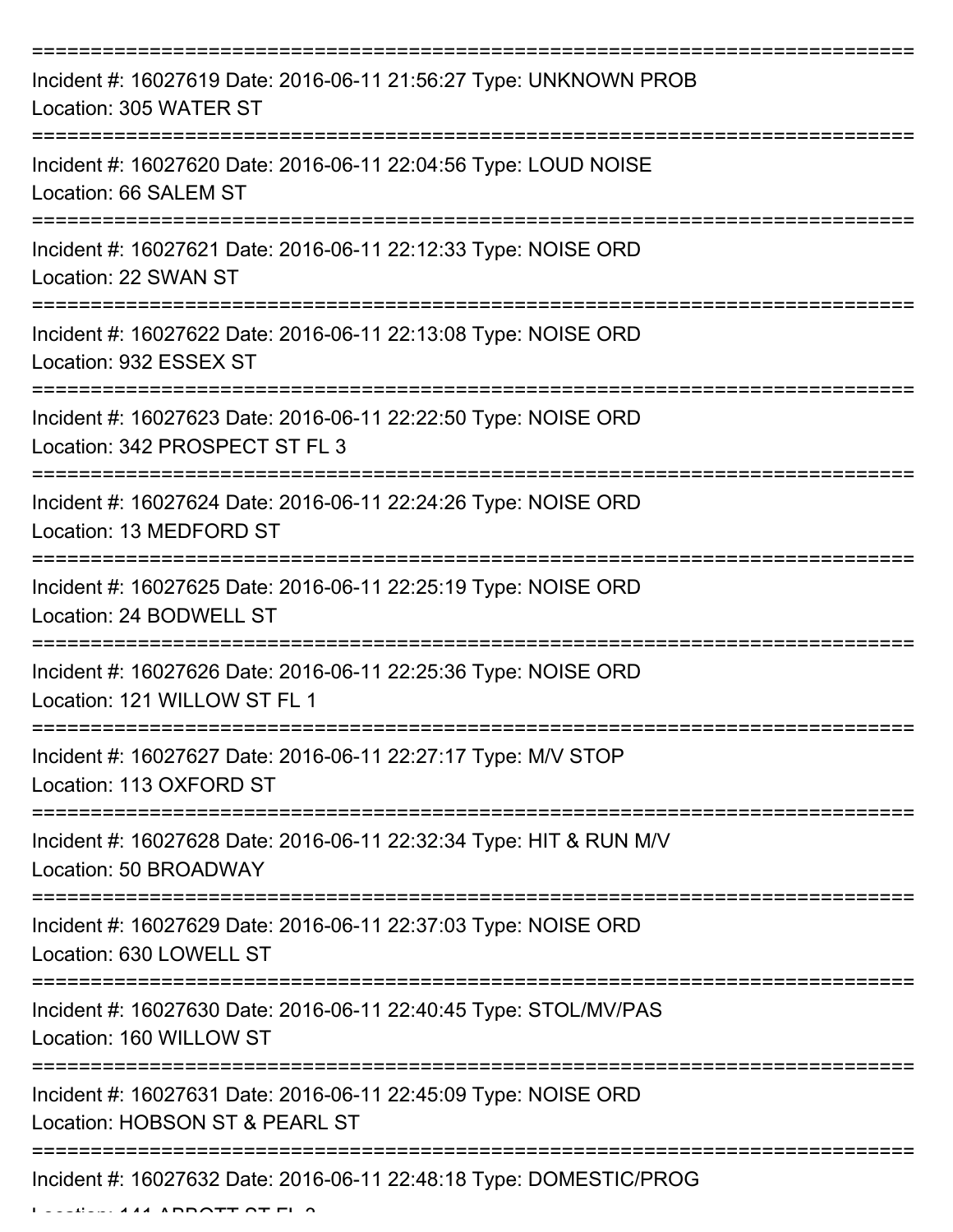| Incident #: 16027633 Date: 2016-06-11 22:54:41 Type: NOISE ORD<br>Location: LOWELL ST & W LOWELL ST |
|-----------------------------------------------------------------------------------------------------|
| Incident #: 16027634 Date: 2016-06-11 22:57:02 Type: SUS PERS/MV<br>Location: PARK / MANCHESTER ST  |
| Incident #: 16027635 Date: 2016-06-11 22:59:49 Type: MV/BLOCKING<br>Location: 263 FARNHAM ST        |
| Incident #: 16027636 Date: 2016-06-11 23:02:48 Type: NOISE ORD<br>Location: 324 LAWRENCE ST         |
| Incident #: 16027637 Date: 2016-06-11 23:05:24 Type: NOISE ORD<br>Location: 66 SALEM ST             |
| Incident #: 16027638 Date: 2016-06-11 23:10:41 Type: NOISE ORD<br>Location: 141 BERKELEY ST         |
| Incident #: 16027639 Date: 2016-06-11 23:11:42 Type: NOISE ORD<br>Location: 204 OSGOOD ST           |
| Incident #: 16027640 Date: 2016-06-11 23:12:53 Type: NOISE ORD<br>Location: 33 RHINE ST             |
| Incident #: 16027641 Date: 2016-06-11 23:17:03 Type: NOISE ORD<br>Location: 34 CHESTNUT ST          |
| Incident #: 16027642 Date: 2016-06-11 23:17:58 Type: SUS PERS/MV<br>Location: 50 COMMON ST          |
| Incident #: 16027643 Date: 2016-06-11 23:19:24 Type: NOISE ORD<br>Location: 68 PHILLIPS ST          |
| Incident #: 16027644 Date: 2016-06-11 23:24:47 Type: AUTO ACC/NO PI<br>Location: 280 HAVERHILL ST   |
| Incident #: 16027645 Date: 2016-06-11 23:25:34 Type: NOISE ORD<br>Location: 116 NEWTON ST           |
| Incident #: 16027646 Date: 2016-06-11 23:34:03 Type: NOISE ORD                                      |

Location: 98 SARATOGA ST